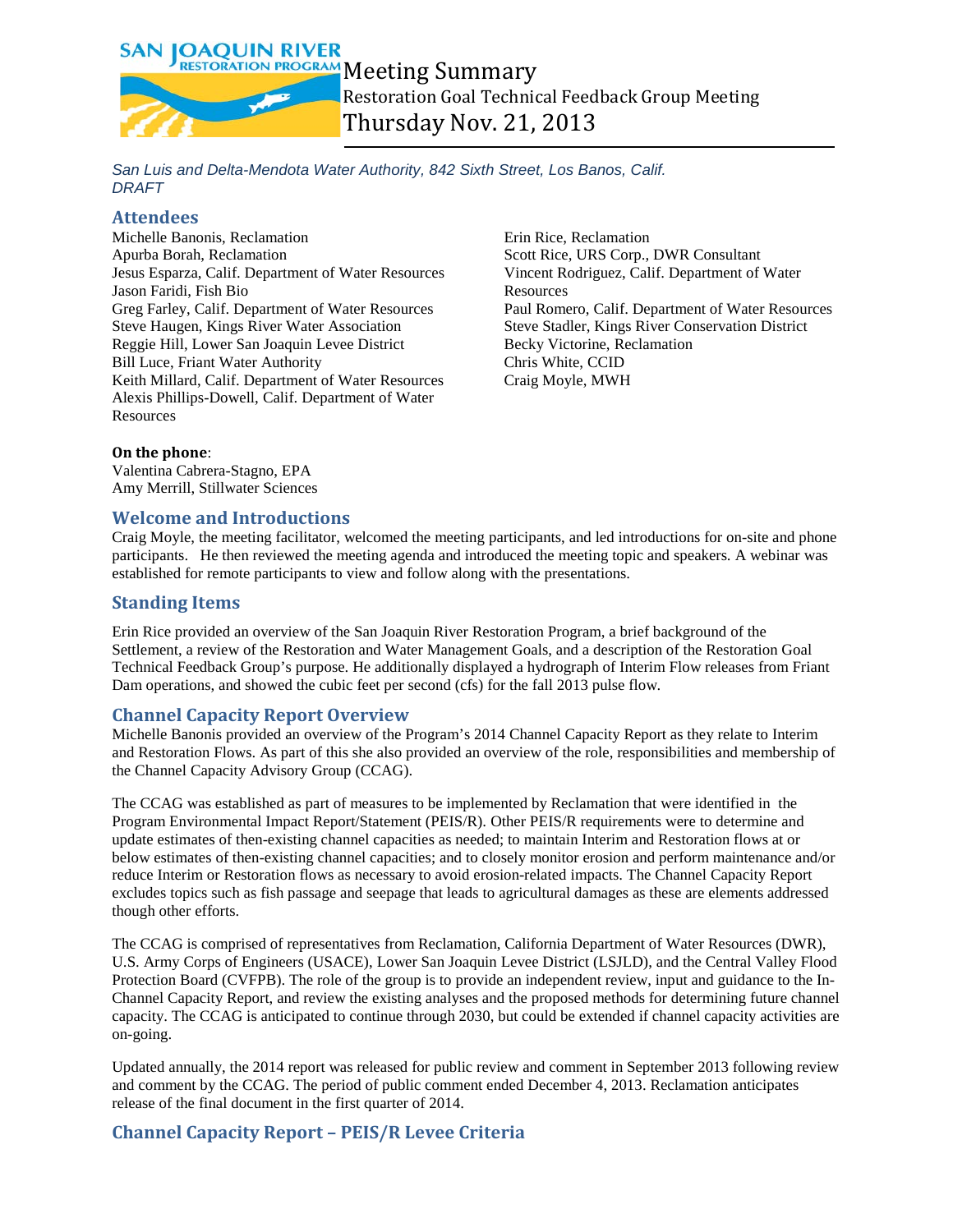

# Meeting Summary

Paul Romero (DWR) presented on the PEIS/R Levee Criteria. The study area for the 2014 Channel Capacity Report includes Reach 2A, 2B, 3, 4A, 4B2, 5, the Mariposa Bypass, and a portion of Eastside Bypass to Reach 5. Reach 1A, 1B, 4B1 and the bypass system from the Chowchilla Bifurcation Structure to a point approximately 1 mile upstream of Washington Boulevard is excluded. Romero added that the PEIS/R defines then-existing channel capacity, or those flows "that would not significantly increase flood risk from Interim and Restoration Flows in the Restoration Area." It further defines flood risk as "the risk of levee failure due to seepage and levee stability." Based on this, flows in the system will be limited to levels that would meet U.S. Army Corps of Engineers Factors of Safety for Levee Slope Stability and Under-seepage. Since the SJRRP does not have adequate data to evaluate the levees under this approach, Romero said the water surface elevations in the system will currently be held to at or below the landside toe of the levee. The report does not take into account changes in channel capacity when construction takes place in the channel, Romero said; these changes would be addressed in updates to the report.

# **Completed Studies to Inform Channel Capacity**

Romero provided a review of three of five studies to inform channel capacity, including:

- In-channel Capacity Study
- Geotechnical Study in Eastside Bypass
- Bypass Subsidence Study

#### **In-Channel Capacity Study:**

Romero said the In-Channel Capacity Study is based on 2008 LiDAR mapping and 2010 and 2011 bathymetric data. Data analysis showed that none of the channels evaluated through the Study have an in-channel capacity that met the flow targets identified in the Settlement. One noted result was the Middle Eastside Bypass, which has a flood channel design capacity of 16,000 cfs, but when then-existing channel capacity criteria is applied, the in-channel capacity for Restoration flows is 10 cfs. Romero said that this result was not very realistic and was due to having a channel perched above surrounding land. Since this hydraulically-derived value does not take into account levee performance, additional geotechnical studies were conducted to further evaluate this capacity issue, he said.

#### **Geotechnical Study in Eastside Bypass:**

DWR consultant Scott Rice reviewed the results of a preliminary geotechnical analysis of three sites along the west bank of the Middle Eastside Bypass where then-existing channel capacity was calculated as low as 10 cfs. This condition exists because the bypass levee is a significant distance from the flow channel and the ground surface slopes to the west. The work is part of the broader San Joaquin Levee Evaluation (SJLE) project which he summarized later in the meeting. Analyses of these three sites were performed to expedite refinement of existing channel capacity in the lowest flow areas. Seepage and stability analyses were performed to USACE criteria using geotechnical boring data collected under the SJLE in 2012/2013. Because the SJLE data is preliminary, sensitivity analyses were performed to assess levee performance under varying assumptions of subsurface conditions. The analyses indicated that flows up to 1.2 feet above the levee toe could be sustained without exceeding levee geotechnical criteria. This led to revising the in-channel capacity of the Middle Eastside Bypass from 10 cfs to 370 cfs.

#### **Bypass Subsidence Study:**

Alexis Phillips-Dowell led the presentation on the Bypass Subsidence Study. She said the historical subsidence rate in the area has been 0.1 to 0.2 feet per year. However, 2008 LiDAR studies showed subsidence of 1.5 feet in one year and a reduction in levee freeboard in the Eastside Bypass. Such changes could have an impact on the sediment deposition patterns and channel slopes in the flood control system, which could result in less freeboard in certain levee sections at lower flows. The most significant subsidence area is Road 4 to Avenue 21, where up to 5 feet of subsidence has been estimated from 2008 to 2012. The subsidence has caused sediments to accumulate downstream and reduce channel capacity. The Upper Eastside Bypass (upstream of Sand Slough) and the Middle Eastside Bypass (downstream of Sand Slough to the Mariposa Bypass) shows potential capacity reductions from 2008 to 2016 of 3,000 and 2,500 cfs, respectively. Similar channel capacity studies are planned for early 2014 in Reach 4A.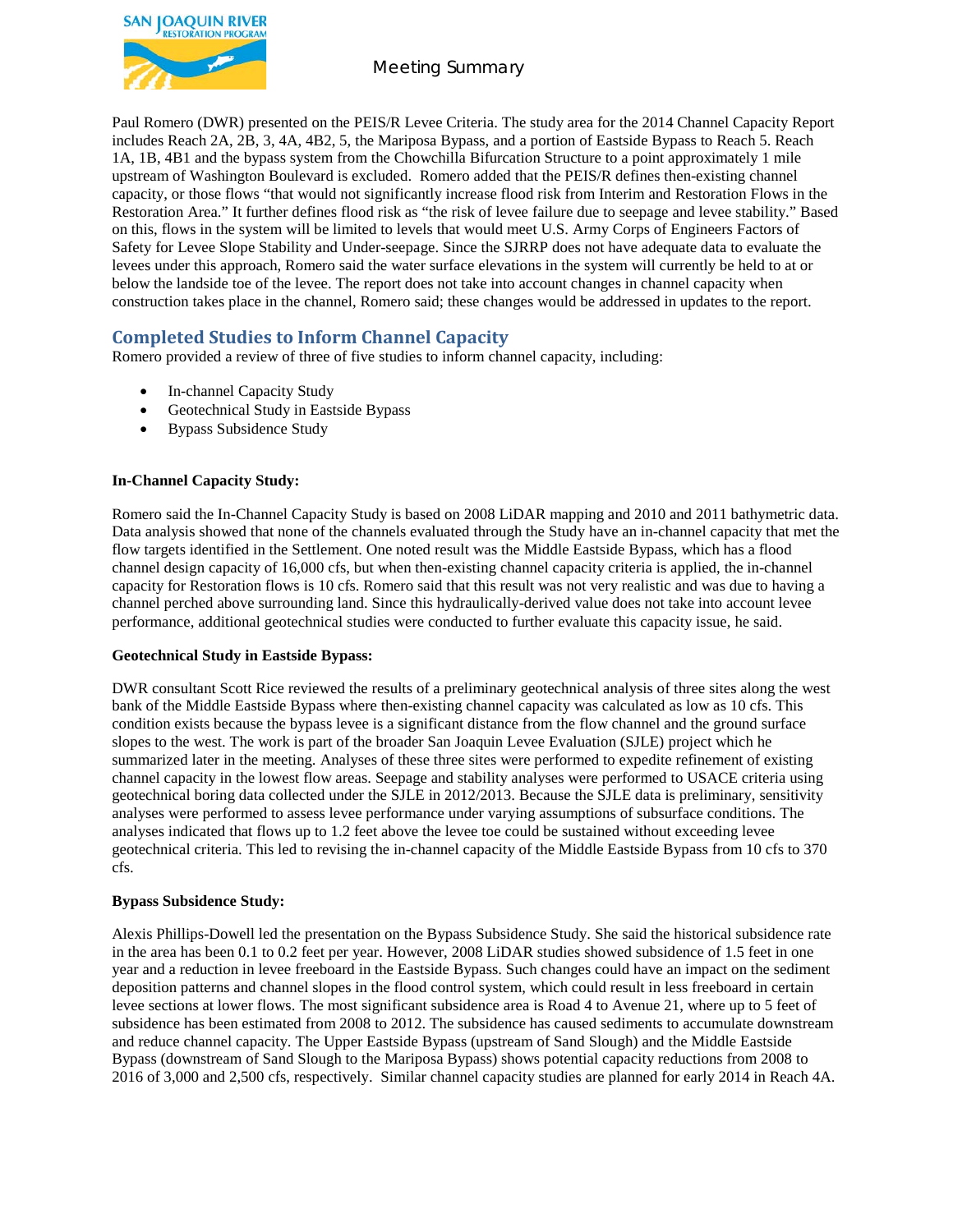

# Meeting Summary

A participant commented that he assumes Reach 4A, which parallels the portion of the Eastside Bypass that has subsided, has likely experienced comparable flow capacity reduction.

# **Recommended Then-existing Channel Capacities**

Romero led a summary that led to the recommended then-existing channel capacities based on the geotechnical study data and review of additional studies that included Reach 2A Sediment Transport Study (sediment from this area did not have significant impact on channel capacity), Bypass Subsidence Study (only assessed design freeboard), Seepage Management Plan (a good data resource, but not applicable to then-existing channel capacities). The primary input, he said, is the In-Channel Capacity Study. He then referred to the table that displayed "Current Capacity Considering Levee Stability" and "2014 Recommended Then-Existing Channel Capacity." The "Current Capacity Considering Levee Stability" data is based on analyses conducted for the PEIS/R and based on 1998 mapping from the Sacramento San Joaquin Comprehensive Study. The data for the "2014 Recommended Then-Existing Channel Capacity" is considered the most up to date and will be utilized for future Restoration flows, he said. In response to a question, Romero said the since Restoration Flows will be kept below the levees wetting of the ground beneath the levee was assumed to not affect levee stability during flood operations. DWR did look at the potential concurrence of Restoration Flows and flood events and found an insignificant impact on the potential for levee stability issues from subsequent floods. **Ongoing and Future Studies and Monitoring**

Alexis Phillips-Dowell gave a presentation on ongoing and future studies. She described six reports for ongoing and future studies and monitoring:

- In-Channel Capacity Verification Study
- Subsidence and Monitoring Studies
- Potential Monitoring Programs
- San Joaquin Levee Evaluation Project
- Reach 2A Sediment transport study
- Vegetation Study

The In-Channel Capacity Verification Study's goal is to verify that the estimated flow capacities reported for each reach are accurate and will avoid levee impacts. It will also seek to develop and implement a monitoring plan to detect changes in the system to avoid future levee impacts.

Potential Monitoring Programs could include:

- Evaluate existing monitoring network
- Install added gages at critical sites
- Monitor changes in channel

The Subsidence Monitoring study has three goals:

- Determine changes in then-existing channel capacities considering geomorphic, sediment and hydraulic changes as a result of subsidence
- Provide more refined and updated data on subsidence rates, as needed
- Determine if updates to the topographic data, modeling tools or design criteria for the site-specific projects are necessary

Scott Rice summarized two current DWR geotechnical studies that impact assessment of Restoration Area levees: the DWR Non-Urban Levee Evaluations (NULE) Program; and the San Joaquin Levee (SJLE) Evaluation Project. The Non-Urban Levee Evaluation project supports the 2012 Central Valley Flood Protection Plan and is being done in two phases. The first phase included an assessment of current data/past performance and categorizing levee segments based on potential risk of levee failure, and was documented in a Geotechnical Analysis Report completed in June 2011. Phase two of this project includes targeted Geotechnical field explorations of levees that protect small communities under 1,000 people which included portions of Restoration Levees in reaches 2A, 3, and 4A. The DWR NULE Geotechnical Data Report is due to be completed end of 2013. The Geotechnical Overview Report is scheduled to be completed in mid to late 2014.

The San Joaquin Levee Evaluation Project is focused on flood control system integrity relating to seepage and stability specific to existing levees within the Restoration Area. It excludes Reach 2B and 4B1 because separate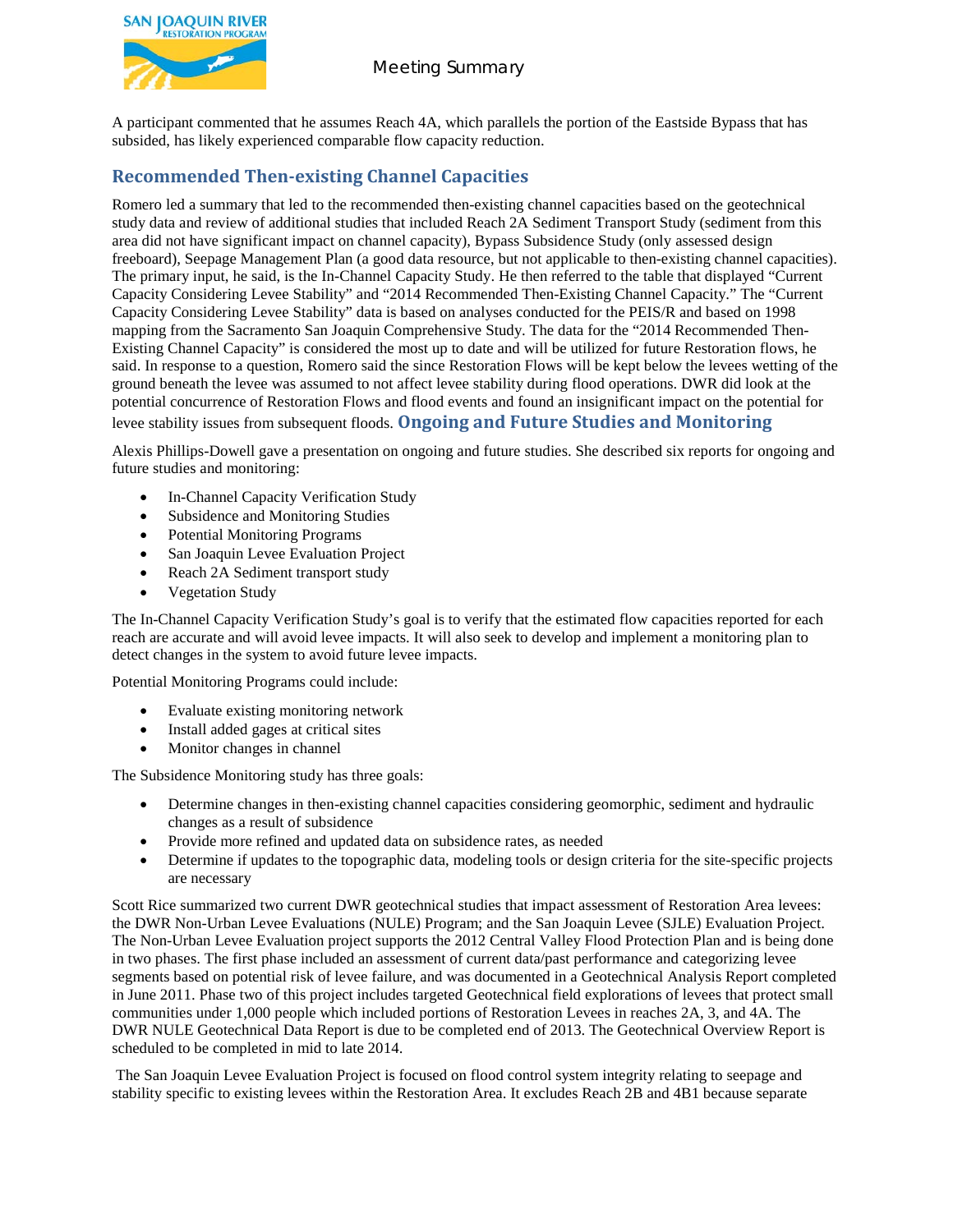

# Meeting Summary

Restoration projects are underway that would include new levee alignments in those reaches. The study's first phase used hydraulic analyses to prioritize Restoration Area levees for more detailed geotechnical evaluations in the following categories:

- Priority 1 is based on in-channel capacities less than 2,000 cfs
- Priority 2 is based on in-channel capacities less than 2,000 cfs and likely not convey Restoration Flows without major implementation projects
- Priority 3 is based on in-channel capacities less than 4,500 cfs

Geotechnical explorations of Priority 1 levees are underway. Two phases of geotechnical borings were initiated in 2012 and completed in May of 2013. Supplemental geophysical testing is planned to start in January and may identify a need for additional geotechnical borings. Geotechnical analyses of the Priority 1 levees will be performed using these data and a final analysis report is anticipated by early 2015.

### **Next Steps**

Banonis said the Program plans to reconvene the CCAG in early January 2014 and release the final version of the 2014 Channel Capacity Report. Banonis added that although the Channel Capacity Report shows a defined flow level, the releases will be limited until seepage impacts to adjacent farmland are achieved through other efforts. Romero said subsidence effects in Reach 4A should be characterized by the end of the year and evaluations completed early next year.

# **Related Studies & Other Activities - Upper San Joaquin River Basin Subsidence**

Chris White, general manager of Central California Irrigation District, gave an update on the status of the subsidence in the region, and the alignment of a new irrigation pipeline off of Sack Dam to address the root causes of subsidence east of Sack Dam. He discussed what has been done to slow subsidence, and the next steps and long term strategies including conveyance and coordination efforts to bring 10,000 acre-feet of surface water supplies into the area to halt subsidence. White also shared images and measurement data that showed the rate of subsidence at several locations. This presentation had previously been shared with the Washington Avenue Growers, Red Top Area Growers, Merced County, and Madera County.

- Road 4: 1.5 feet/year
- Sack Dam: 6 inches/year

White said causes of rapid subsidence have included development of agriculture on the eastside of the valley over the last 10 years, and the installation of additional deep wells. Consequences of this pumping are lower flood conveyance in the Eastside Bypass, which increases the risk of flooding in Western Madera & Merced Counties, threatens the water supply of CCID and San Luis Canal Company. It could impede restoration efforts on the San Joaquin River, he said. The short-term response to subsidence is to reduce deep well pumping. Recent conversion of land from row crops to permanent crops has temporarily lowered groundwater pumping demand, he said. Long-term we will need to build a series of shallow groundwater recharge facilities and draw from available flood flows in the Chowchilla and Eastside Bypass.

White said elements of a project to solve the subsidence is to deliver 10,000 acre feet of supplemental irrigation water to the region, and reestablish two water districts in the area (Clayton Water District and Sierra Water District.) Reestablishment of the districts will assist in funding and water supply acquisition. Total project cost is estimated at \$10 million.

Banonis added that a U.S. Geological Survey report on subsidence will be released in the winter. In a pre-release meeting, USGS staff indicated the subsidence may be due to pumping in the shallow aquifer, not below the Corcoran clay layer.

# **Related Studies & Other Activities - Regional Flood Management Planning**

Reggie Hill (LSJLD) gave an update on Regional Flood Management Planning. The locally driven plans are due to DWR by the end of August 2014, and more information can be found at www.usjrflood.org

Four of the scheduled ten public workshops have been held to date: